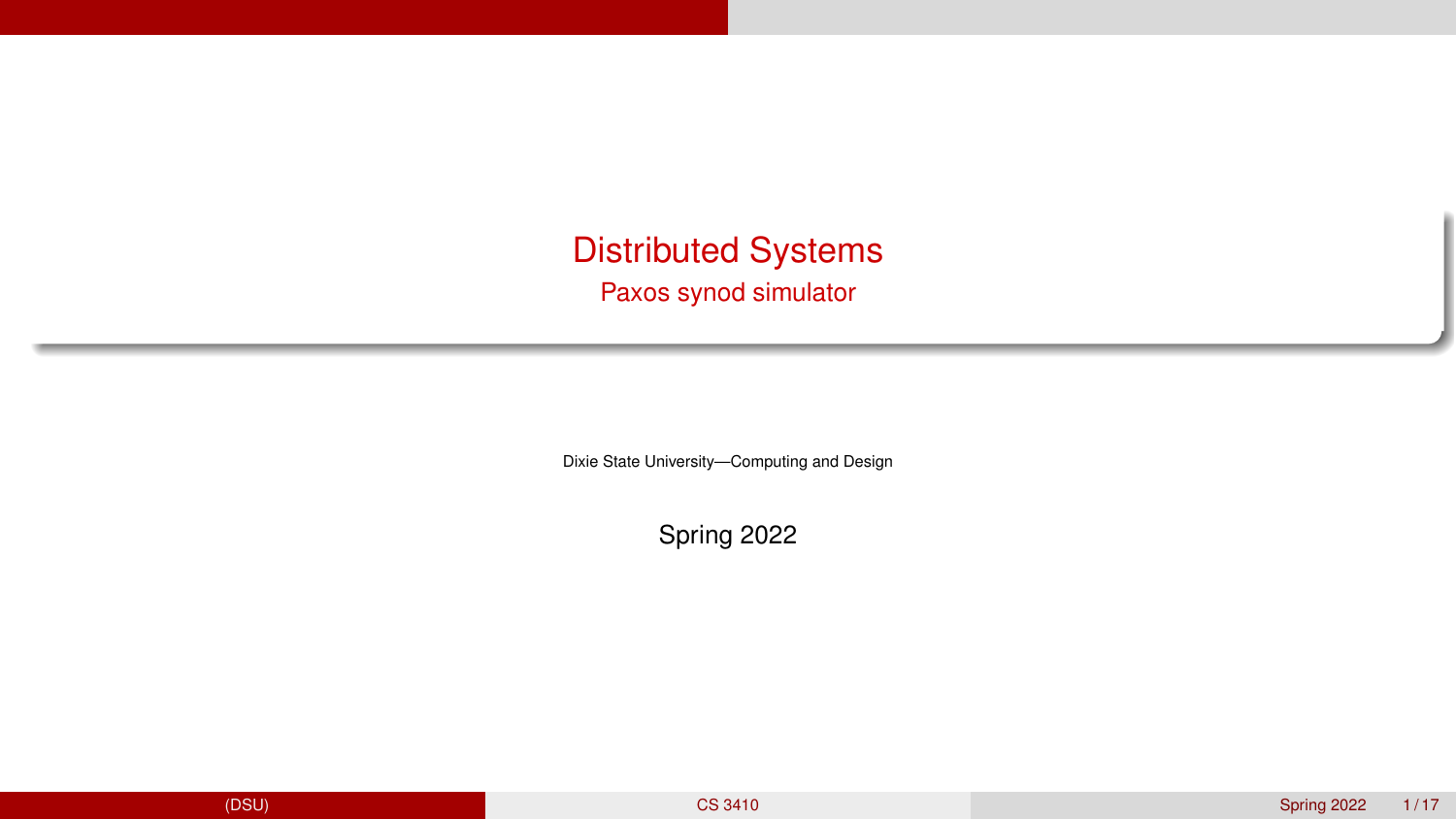<span id="page-1-0"></span>This project is a simulator for the Synod protocol of Paxos, i.e., a single decision as described in *Paxos Made Simple*.

You will write a simulator that implements the protocol, with a few key actions being controlled by a script. This will allow you to simulate various interesting scenarios in a predictable and repeatable way.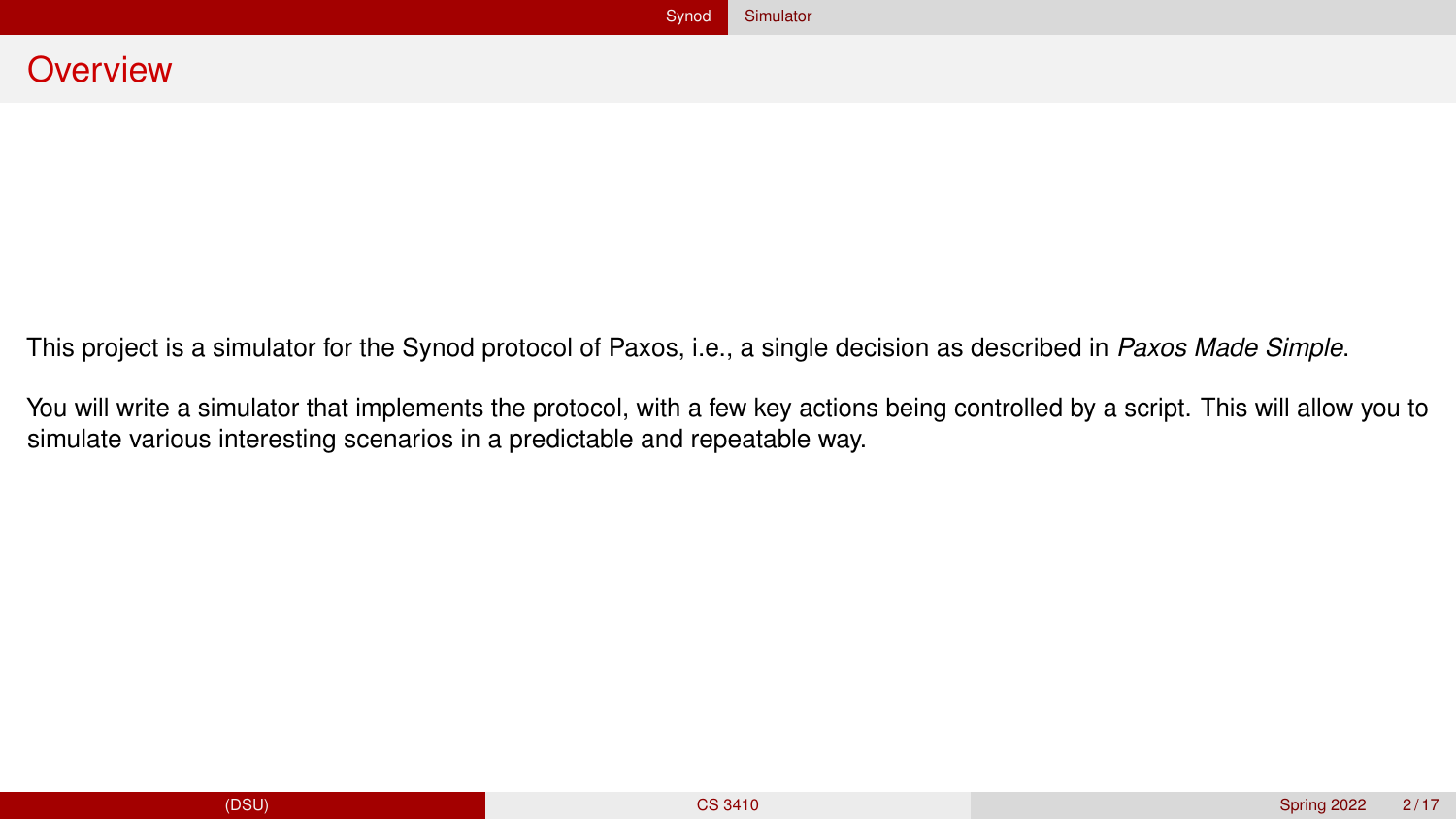- Download the project using CodeGrinder. You will essentially be starting from scratch. This will be a single-threaded project with no network component. Instead, you will be implementing a state machine.
- Think about the state you need to track to simulate a cluster of Paxos nodes. There are a few basic kinds of state you will need to track:
	- 1. The state of each node. You will be simulating everything in a single process, but the state that each node keeps track of should be kept isolated from other nodes so the simulation will be realistic. You will not know how many nodes to track until the input script tells you, so wait until that message arrives to initialize the nodes.
	- 2. The list of messages in transit on the network. The script will control the sequence of events mainly by controlling when a network message is delivered. This allows us to simulate slow networks, fast networks, out-of-order deliver, duplicate delivery, and message loss. We can also simulate a crashed node by not delivering any messages to it.
- A simple way to structure this is to bundle all of the state into a struct type called State and then write most of the simulation code as methods on that object.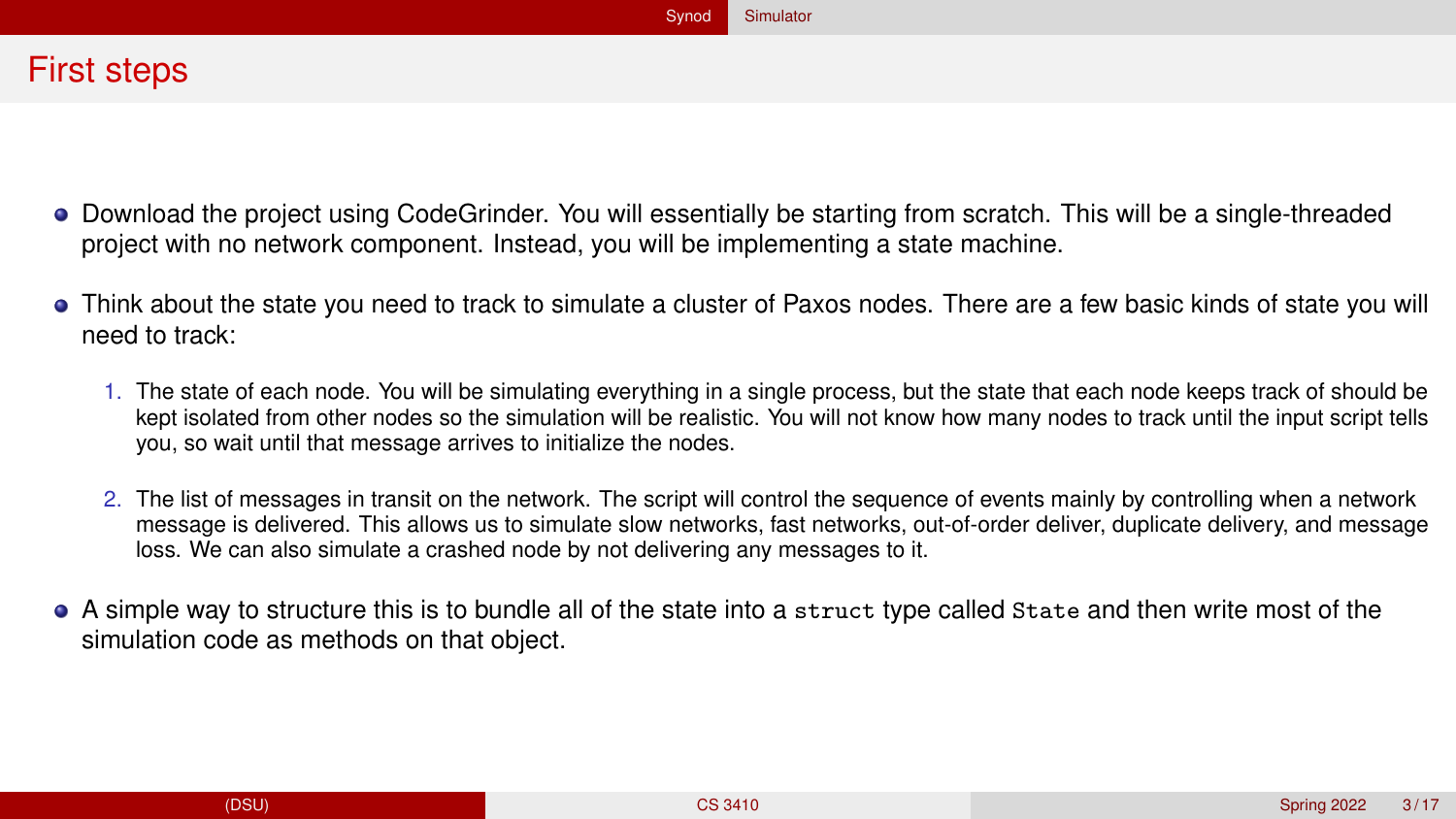## Main loop

Since all actions are triggered by a line of input, the main loop of the simulator just reads lines and invokes methods to handle them. You can start with something like this.

```
scanner := bufio. NewScanner(os. Stdin)
for scanner.Scan() {
    line := scanner.Text()// trim comments
    if i := strings.Index(line, ''//''); i >= 0 {
        line = line[:i]}
    // ignore empty/comment-only lines
    if len(strings.TrimSpace(line)) == 0 {
        continue
    }
    line += "\ln"
                                                          switch {
                                                          case state.TryInitialize(line):
                                                          case state.TrySendPrepare(line):
                                                          case state.TryDeliverPrepareRequest(line):
                                                          case state.TryDeliverPrepareResponse(line):
                                                          case state.TryDeliverAcceptRequest(line):
                                                          case state.TryDeliverAcceptResponse(line):
                                                          case state.TryDeliverDecideRequest(line):
                                                          default:
                                                              log.Fatalf("unknown line: %s", line)
                                                          }
                                                      }
                                                      if err := scanner.Err(); err != nil {
                                                          log.Fatalf("scanner failure: %v", err)
                                                      }
```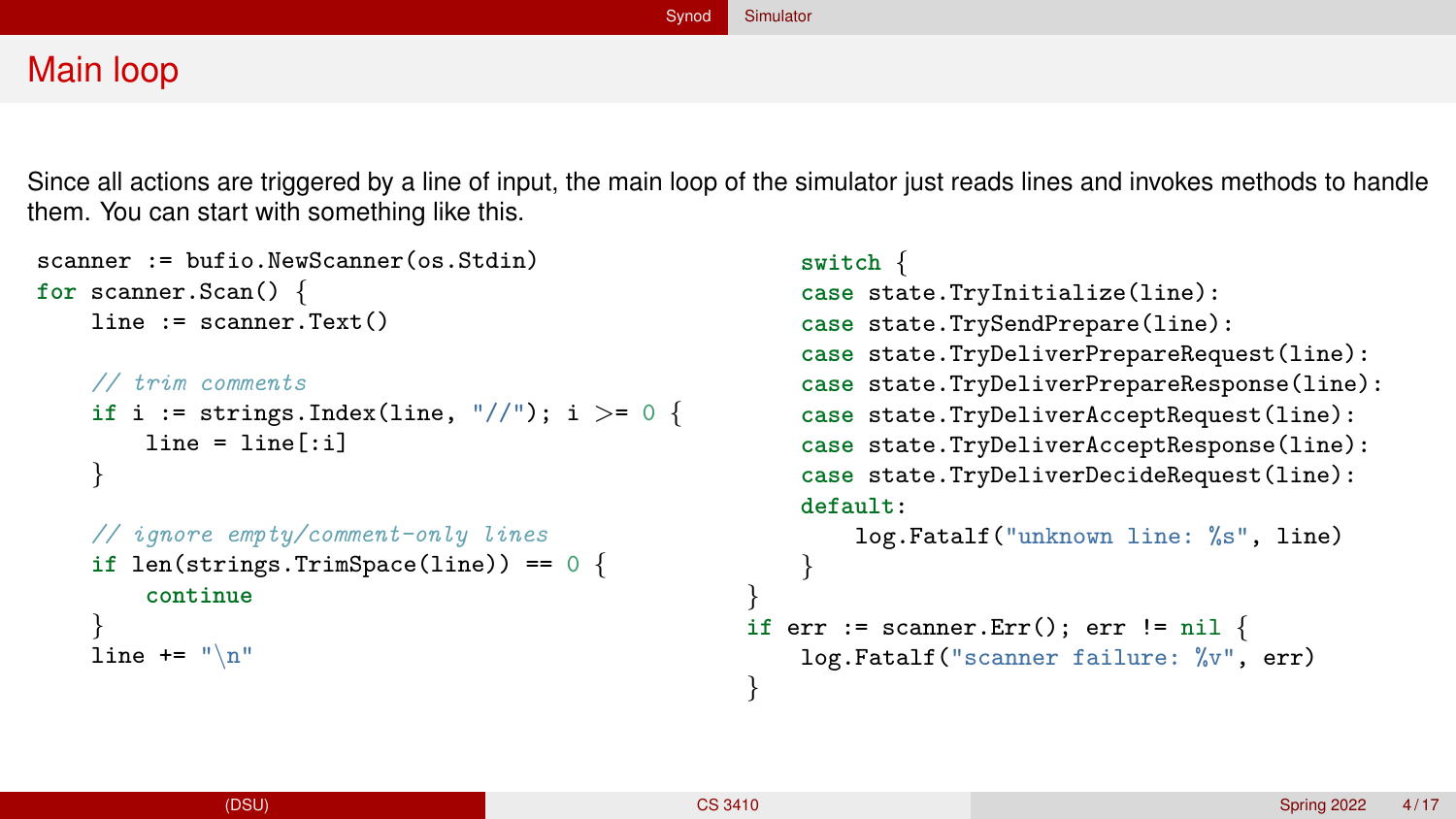# Main loop

- A switch statement with no value evaluates each case and stops when one of them evaluates to true. In this code, each state.TryXYZ method returns true if it recognized and processed a command, and false otherwise.
- The state object tracks the state of the nodes and all of the network messages. The simulator updates state as it responds to each event.
- Each handler parses a message using code like this:

```
var size int
n, err := fmt.Sscanf(line, "initialize %d nodes\n", &size)
if err != nil \vert\vert n != 1 \{return false
}
```
The precise state maintained by each node and how network messages are stored will probably change as your proceed. Start with something simple and evolve your design as you go. Do not try too hard to predict where you will end up: if you are writing the handler for a message and realize that you need information that you are not tracking, go add it to the appropriate objects and continue working. It is not realistic to anticipate everything in advance.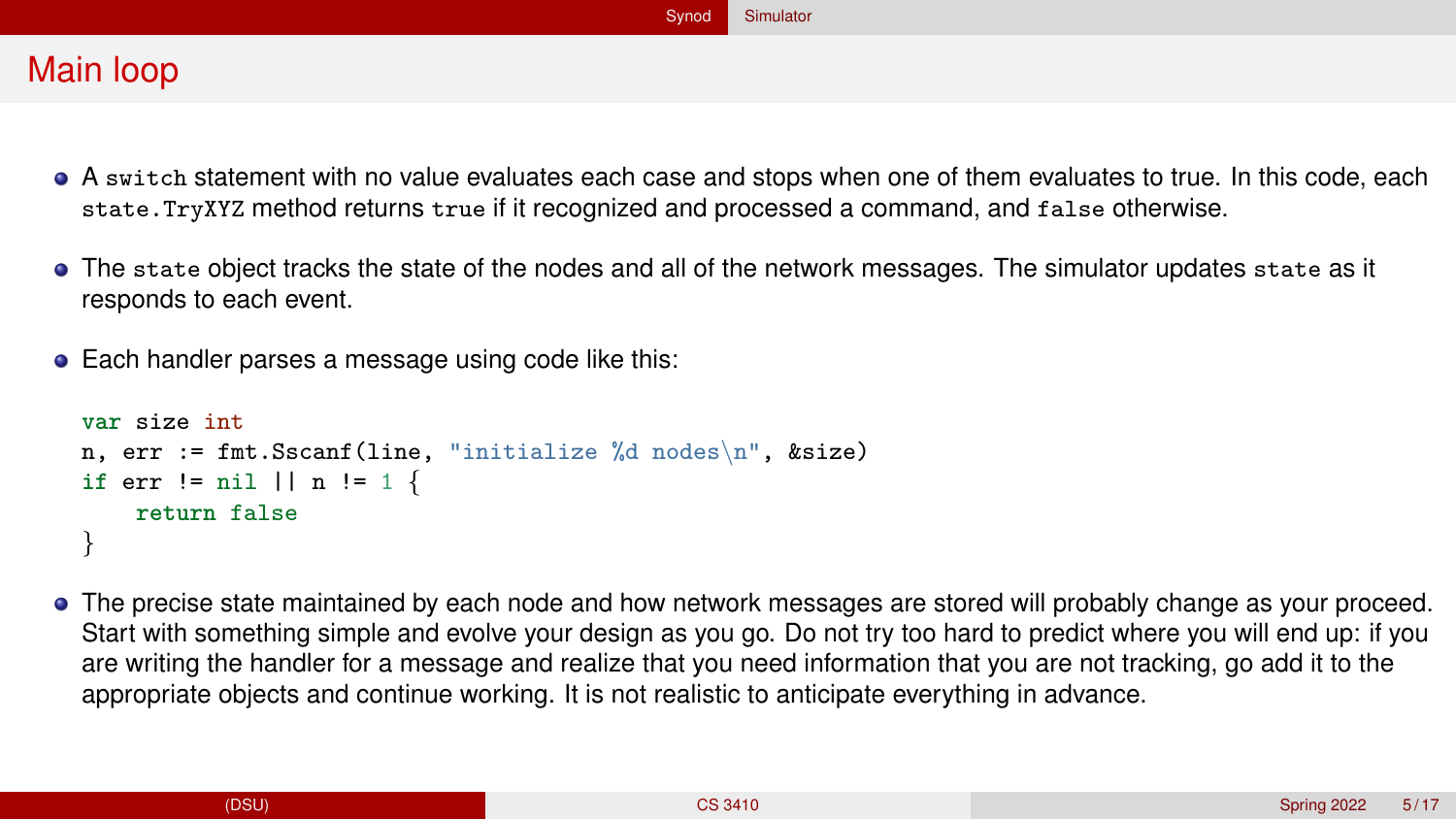### Network simulation

To find and deliver a message from the network, you will need to identify each message using a key like this one:

```
const (
    MsgPrepareRequest = iota
    MsgPrepareResponse
    MsgAcceptRequest
    MsgAcceptResponse
    MsgDecideRequest
)
type Key struct {
    Type int
    Time int
    Target int
}
```
Each message can be uniquely identified by the message type, the time it was sent, and the node it was sent to. Each delivery command in the script will include all three of these identifying elements when instructing the simulator to deliver a message.

In your state object, store a map from Keys to the message contents. Do not delete an item from the network when it is delivered, because sometimes a network delivers a message multiple times.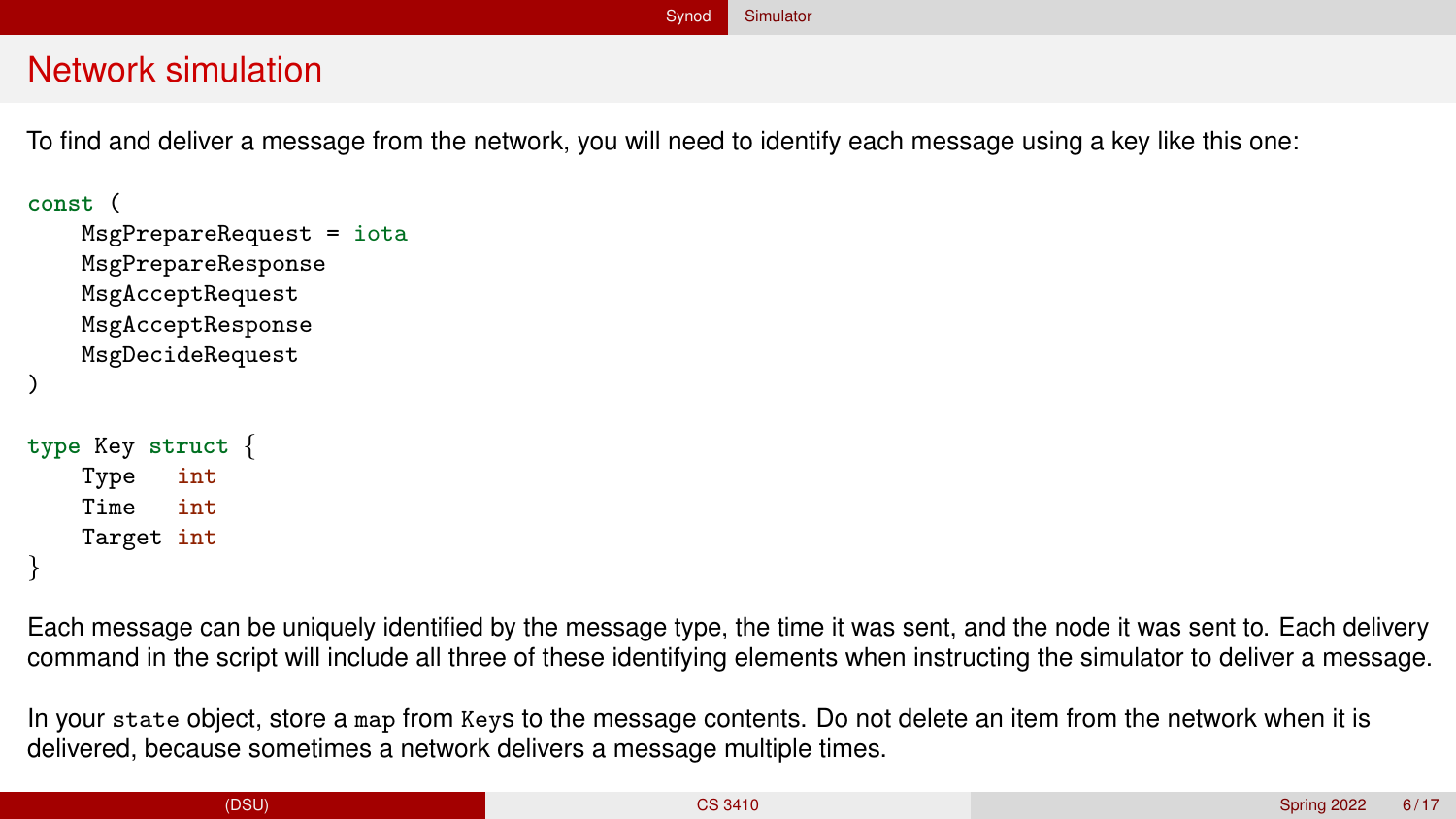The initialize message takes the form:

initialize 3 nodes

Anywhere between 3 and 9 notes is allowed, and you should calculate how many nodes is a majority in each case. The initialize message will always be the first message and will never be repeated.

When this message arrives, initialize the set of nodes in your state object. They can start out mostly empty and you can fill them in as you program the rest of the simulation.

Have the TryInitialize method return true if it recognizes the message and false if it does not parse correctly. In the latter case the main loop will continue trying.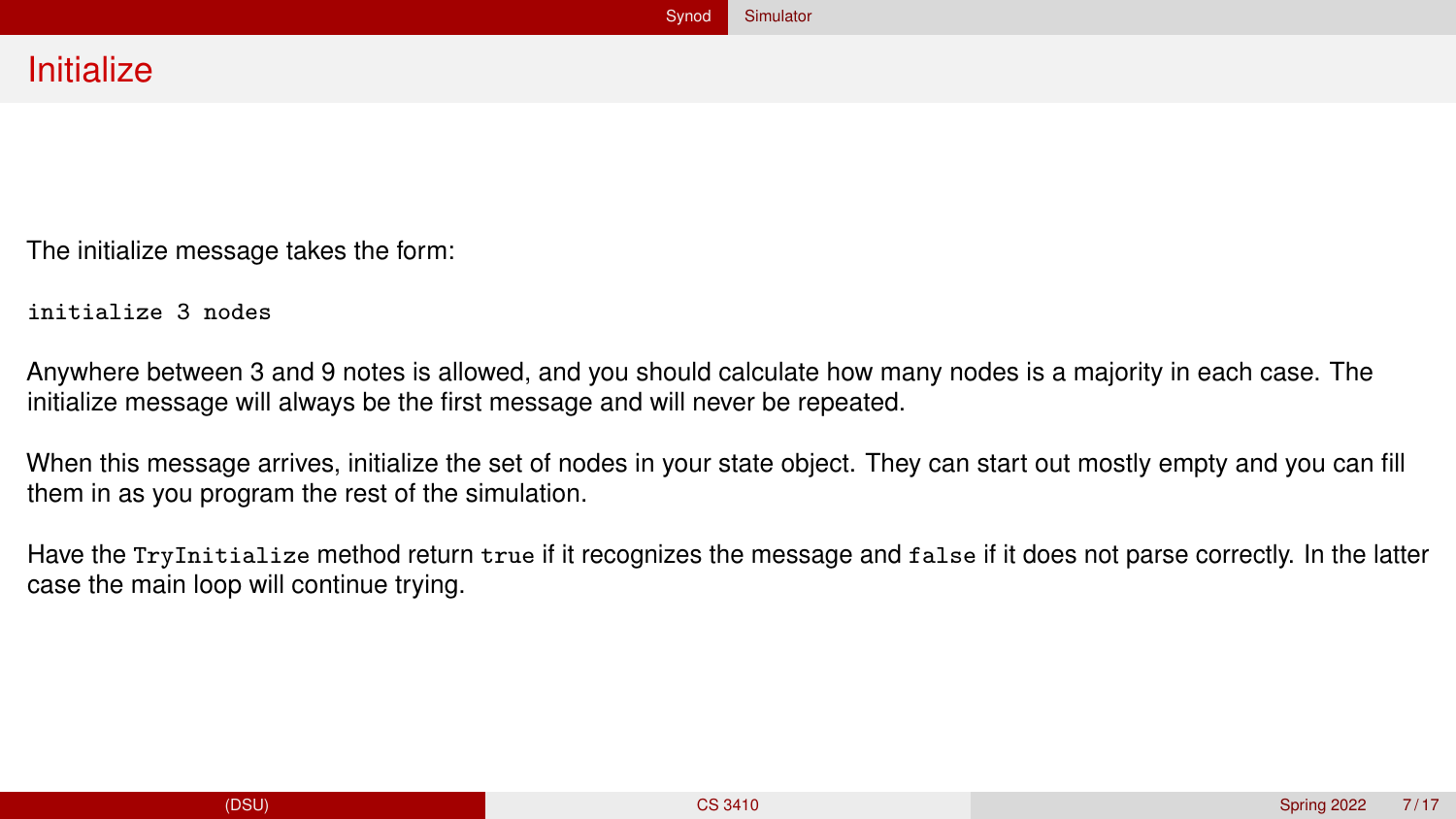## Send prepare

The next command to process is of the form:

at 1001 send prepare request from 3

In this example, 1001 is the timestamp when node 3 should act as a proposer and initiate a prepare round by sending a prepare request to each of the nodes.

Send a message by adding it to the network and print each message as you send it. You can decide how to store the content of the message.

Note: this is the only part of a proposer that is controlled directly by the script. The proposer should maintain enough state that it can react appropriately to the responses it receives from the other nodes. In particular:

- When it receives a majority of positive propose responses or a majority of negative propose responses it should move on to the accept round (for a positive result) or abandon the attempt and start a new prepare round (for a negative result).
- When it receives a majority of positive/negative responses from the accept round, it should either mode on to the decide round (for a positive result) by sending out decide messages, or it should abandon the attempt and start over with a new prepare round (for a negative result).
- Each node should start proposals using 5000 + node (where nodes are numbered starting from 1) and each time it has to restart it should add 10 to its proposal number.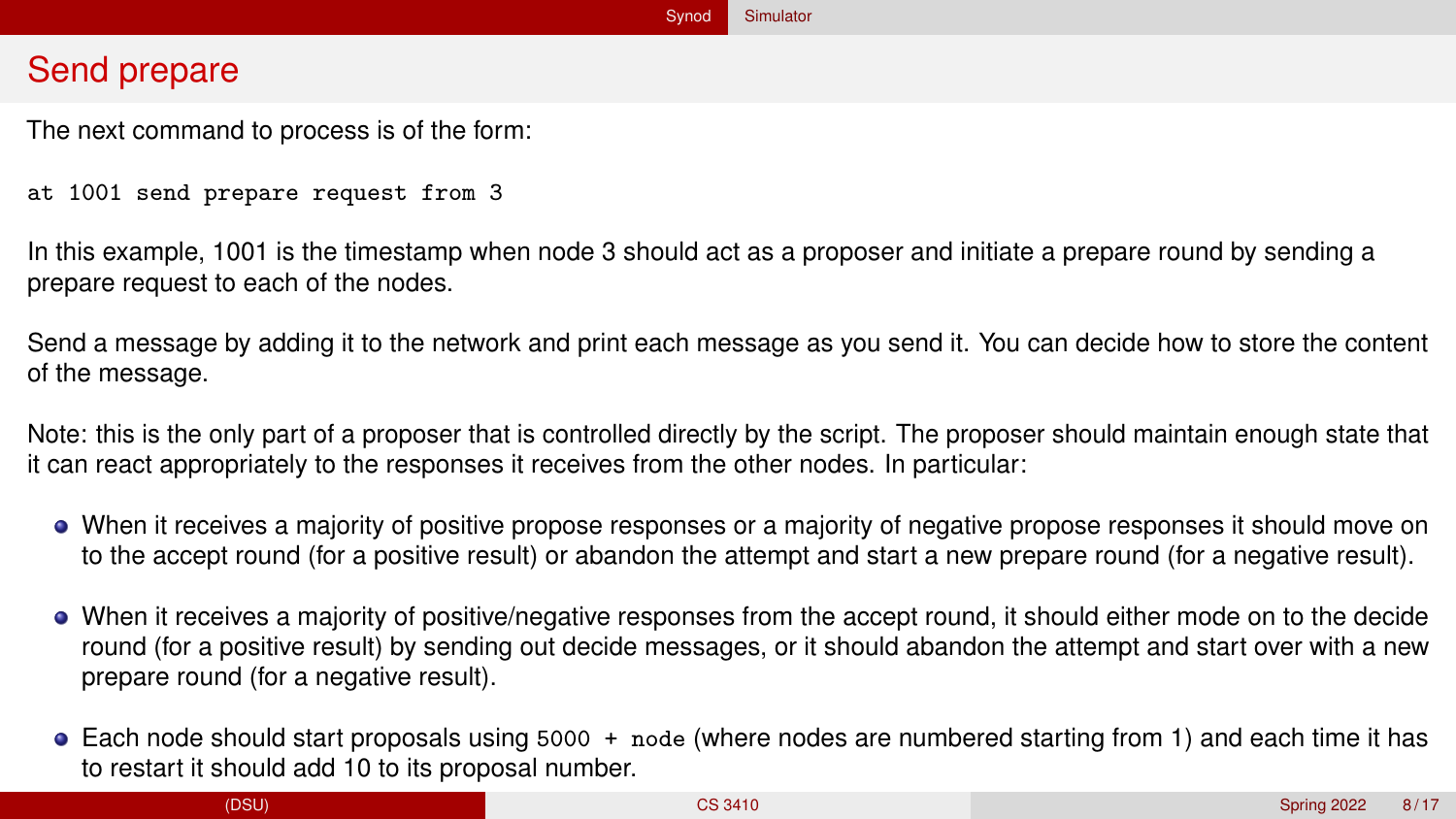### Proposer

The proposer role is spread out. The 25-line Paxos summary has this to say about the proposer:

```
proposer(v):2 while not decided:<br>3 choose n. unique
       choose n, unique and higher than any n seen so far
4 send prepare(n) to all servers including self
5 if prepare_ok(n, na, va) from majority:<br>6 v' = va with highest na: choose own v
         v' = va with highest na; choose own v otherwise
7 send accept(n, v') to all
8 if accept_ok(n) from majority:
9 send decided(v') to all
```
But your code will not run in a loop like this. Instead, you must maintain enough state on the node so that when a response message is delivered you can react as though the pseudo-code above was running.

Note: the pseudo-code says to choose *n* higher than any *n* seen before. We will use a simpler approach: each time the proposer must start over, add 10 to the value of *n* it used previously.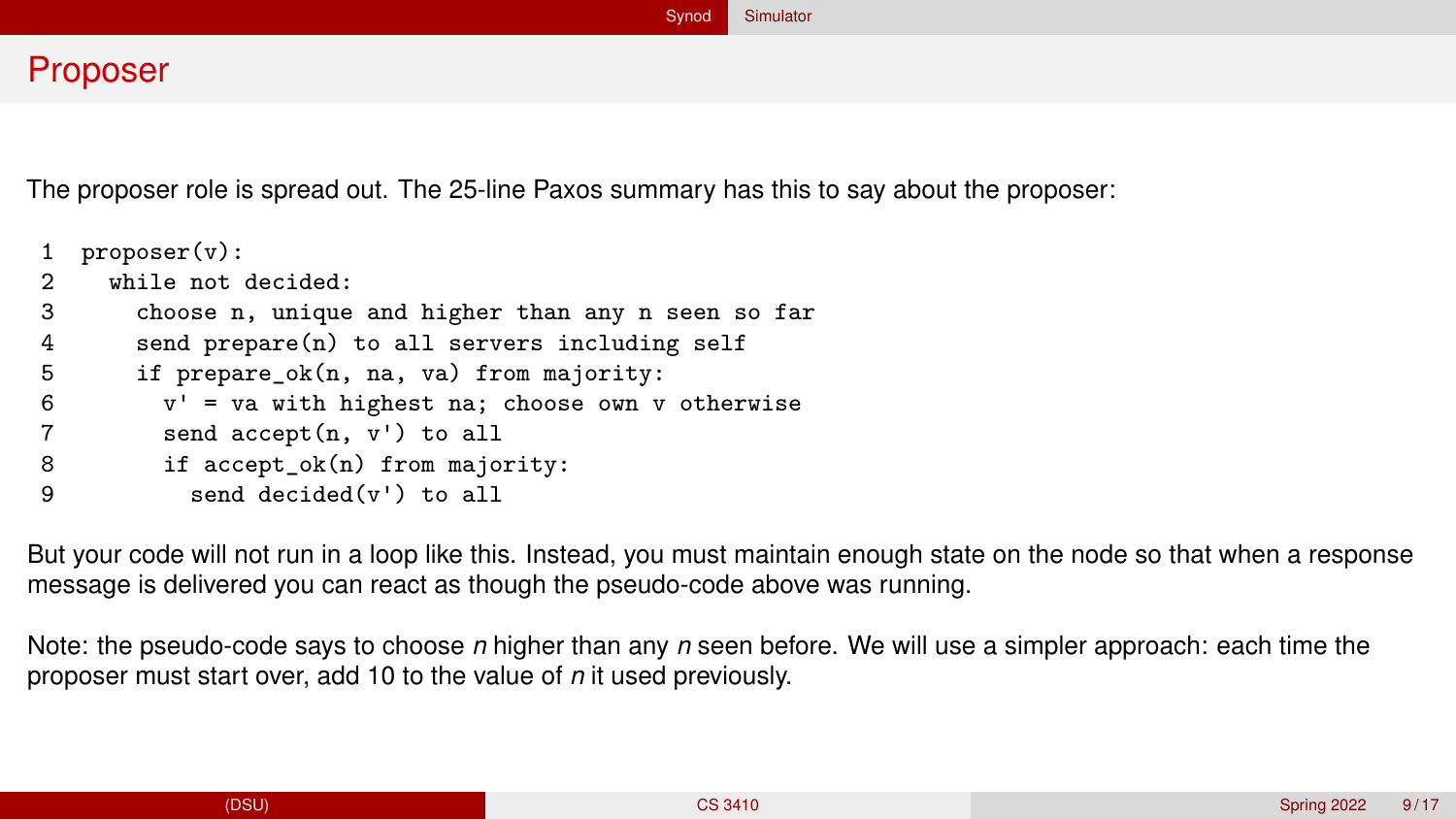## Deliver prepare request

The next message to handle is of the form:

at 1002 deliver prepare request message to 2 from time 1001

This asks a node to respond to a prepare request sent at time 1001 and delivered to node 2. Any actions triggered by this message (a prepare response in this case) should happen at timestamp 1002.

The 25-line Paxos has this to say about the acceptor's prepare handler:

```
10 acceptor state on each node (persistent):
11 np --- highest prepare seen
12 na, va --- highest accept seen
13 acceptor's prepare(n) handler:
14 if n > np15 np = n
16 reply prepare ok(n, na, va)
17 else
18 reply prepare_reject
```
It should send a prepare response message back to the sender based on its node state. You may need to add state to your node at this point and initialize it correctly if you have not already.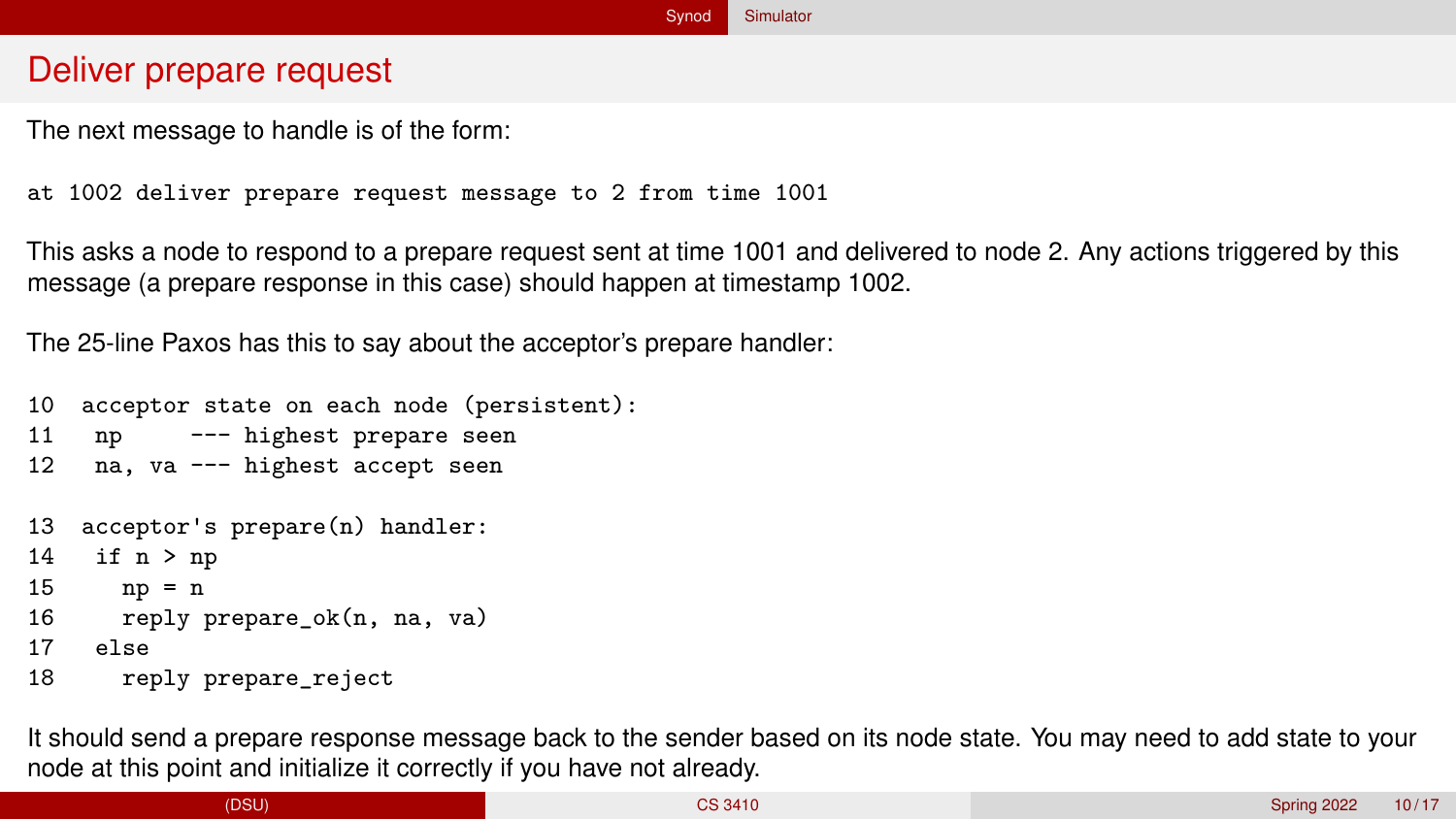### Deliver prepare response

The next message takes the form:

at 1005 deliver prepare response message to 3 from time 1002

Note that a prepare response can be a positive (okay) or a negative (reject) response. The response is sent in reply to a prepare request, so the script assumes that it is sent at the timestamp when the request was delivered.

A prepare response will cause one of a few potential actions:

- 1. Record the vote and do nothing else (not enough votes back yet)
- 2. Record the vote, note a majority of positive votes has just been achieved, and move on to the accept round by determining the correct value to nominate and sending accept requests to all nodes.
- 3. Record the vote, note a majority of negative votes has just been achieved, so give up on this proposal, add 10 to the proposal number, and start over with a fresh prepare round.
- 4. Note that this round was already resolved before this vote was received, so ignore it.

Watch out for duplicate messages, delayed messages from previous attempts, etc. Record whatever state you need to so that the appropriate action can be taken immediately when each message is received.

When the proposer gets to pick its own value, use 11111  $\times$  node so the value will be easy to associate with the node number.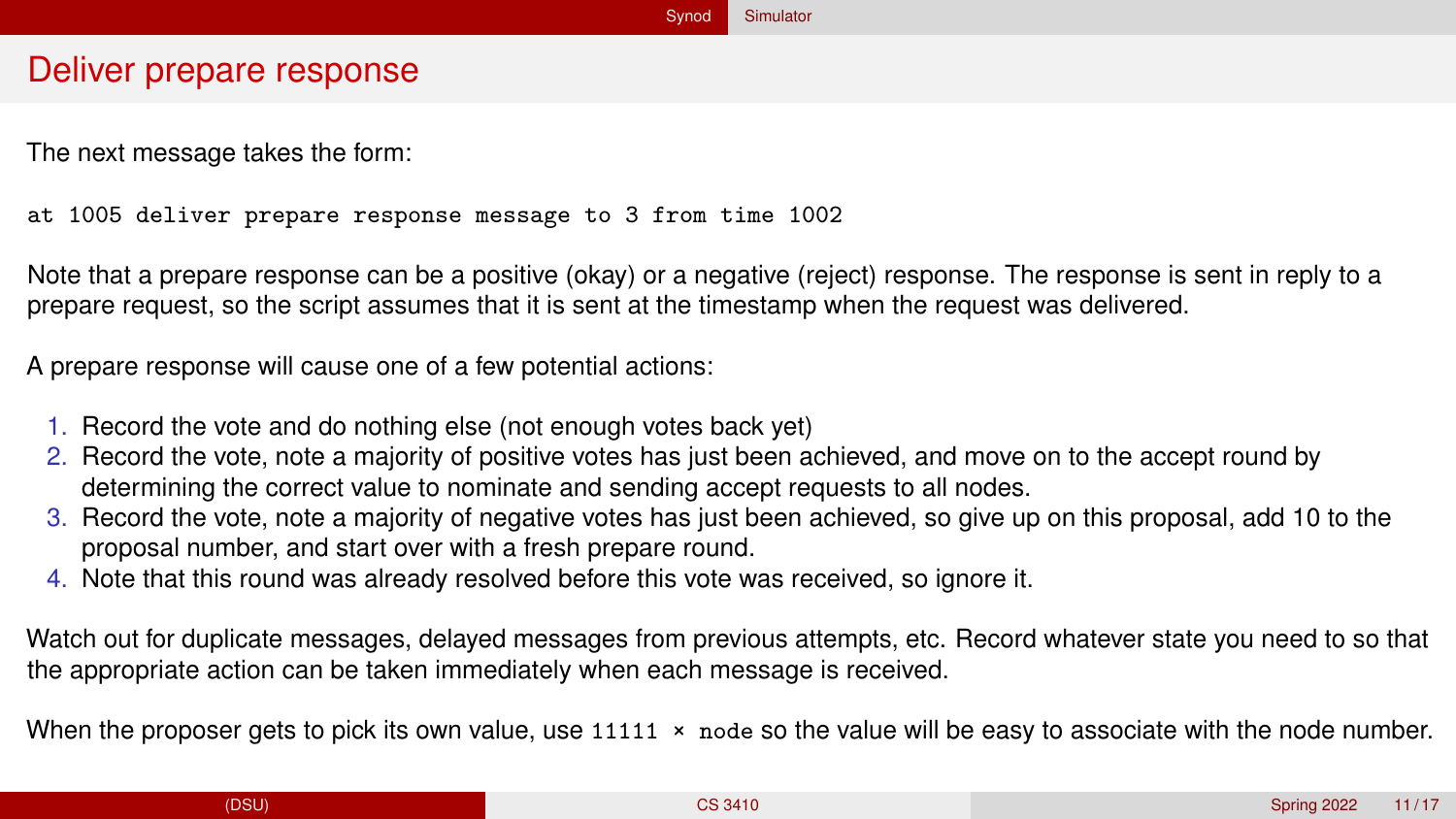### Deliver accept request

The next message is sent by a proposer after a successful prepare round and takes the form:

at 1009 deliver accept request message to 1 from time 1006

The 25-line pseudo-code lays out the behavior:

```
19 acceptor's accept(n, v) handler:<br>20 if n \ge nif n \geq np21 na = n
22 va = v23 reply accept ok(n)24 else
25 reply accept_reject
```
As before, verify that you are tracking enough state to be able to response appropriately to this request.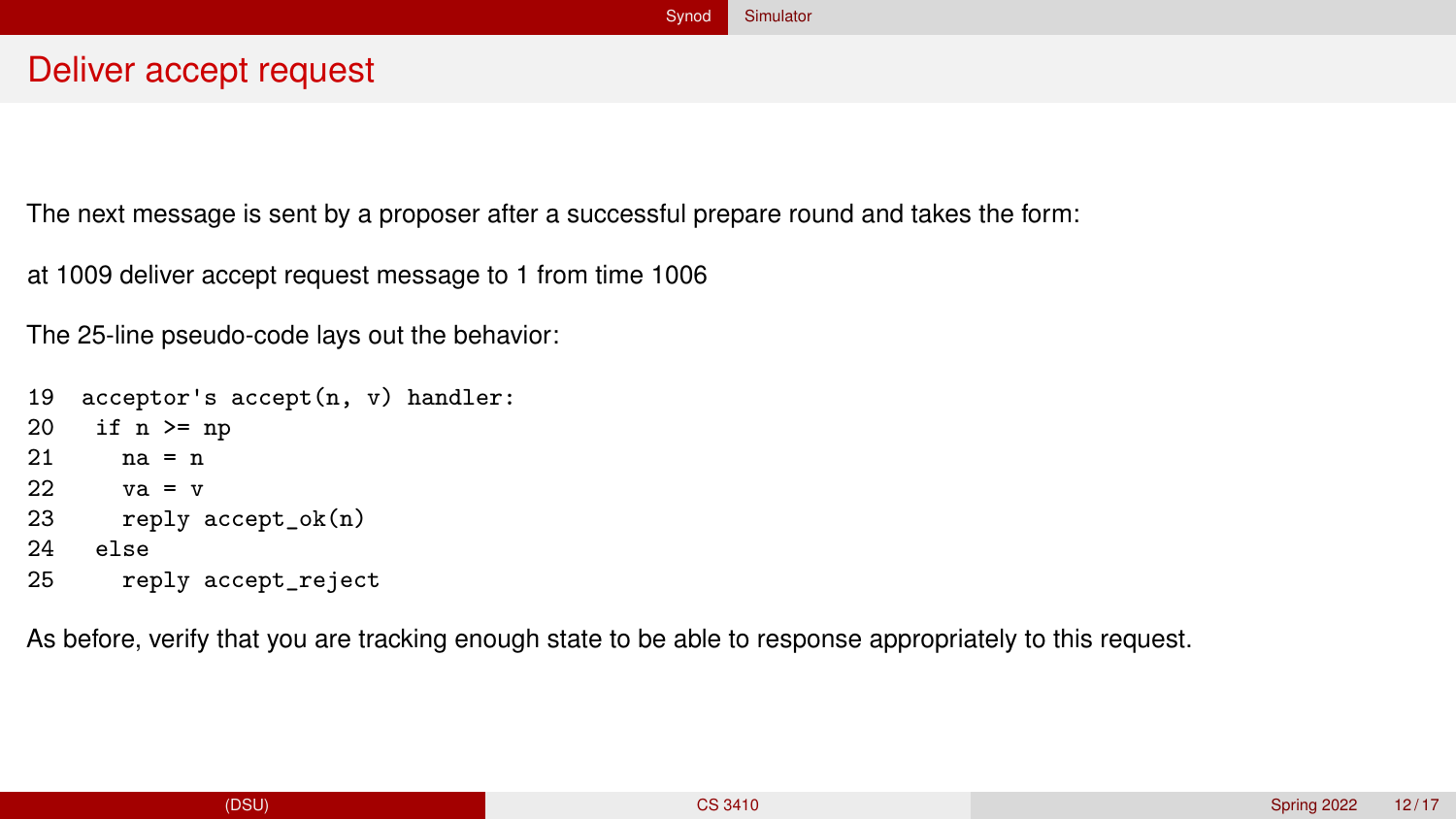#### Deliver accept response

Next we have:

at 1011 deliver accept response message to 3 from time 1008

This is another message for the proposer, so as before it must decide whether to take immediate action (succeed and move on to the decide round, fail and go back to a new prepare round), record the vote while waiting for more responses, or ignore it because it is a duplicate, the round has already resolved, or it is a delayed message from a prior round.

If the accept round is successful, the proposer should send out decide requests to all nodes. There is no response to a decide message, so the proposer's responsibilities are concluded once it sends out the decide requests.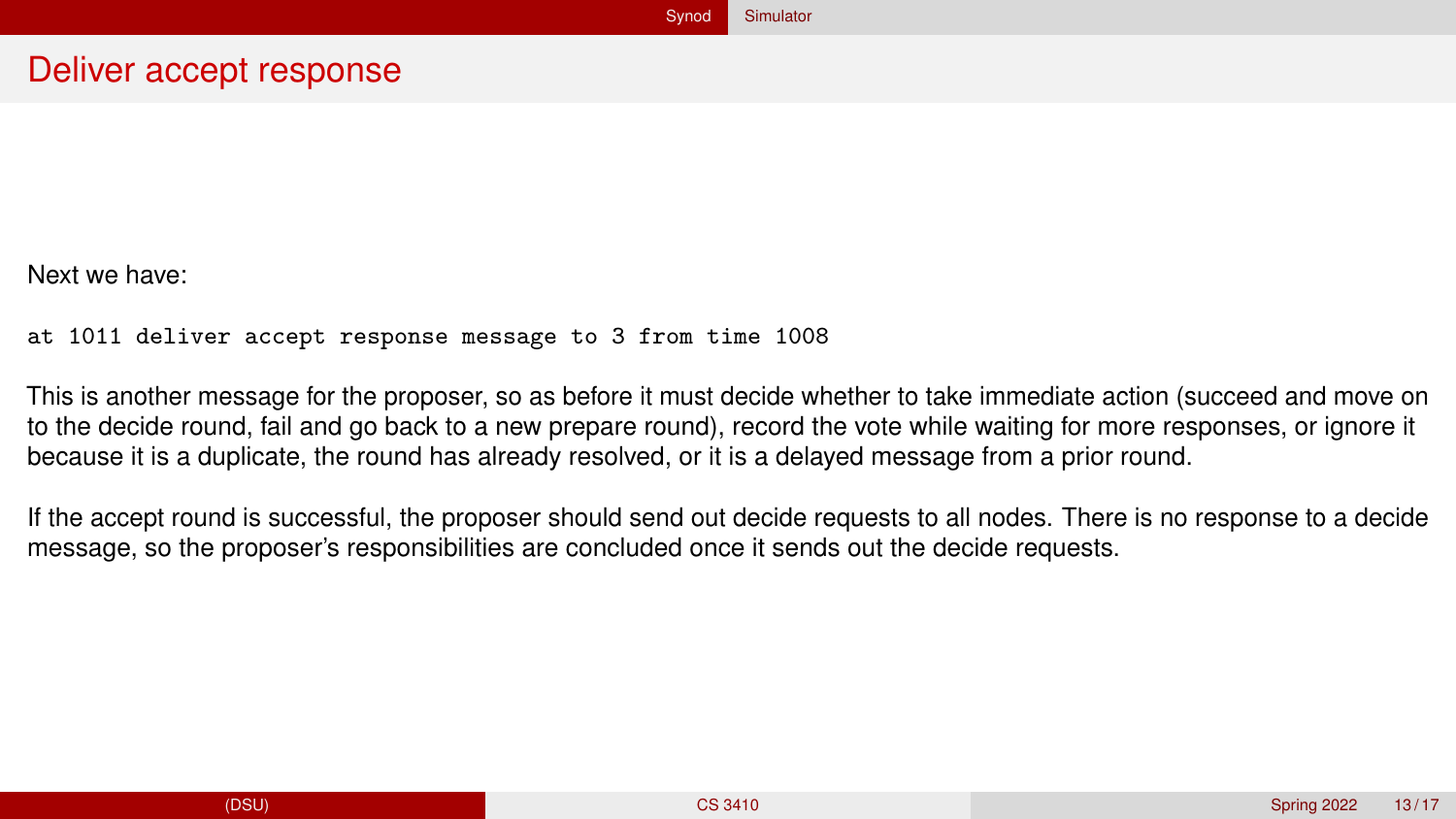The final script instruction has the form:

```
at 1014 deliver decide request message to 1 from time 1012
```
The receiver records the decision and can now act on it. In a replicated database, this would be the correct time to apply the command to the local database replica. A message to the console should suffice here.

Note that if you have already recorded a decision, it should be impossible to receive a conflicting decision if everything is implemented correctly. Check for this and complain if you detect a problem. It is perfectly fine to recieve the same decision multiple times.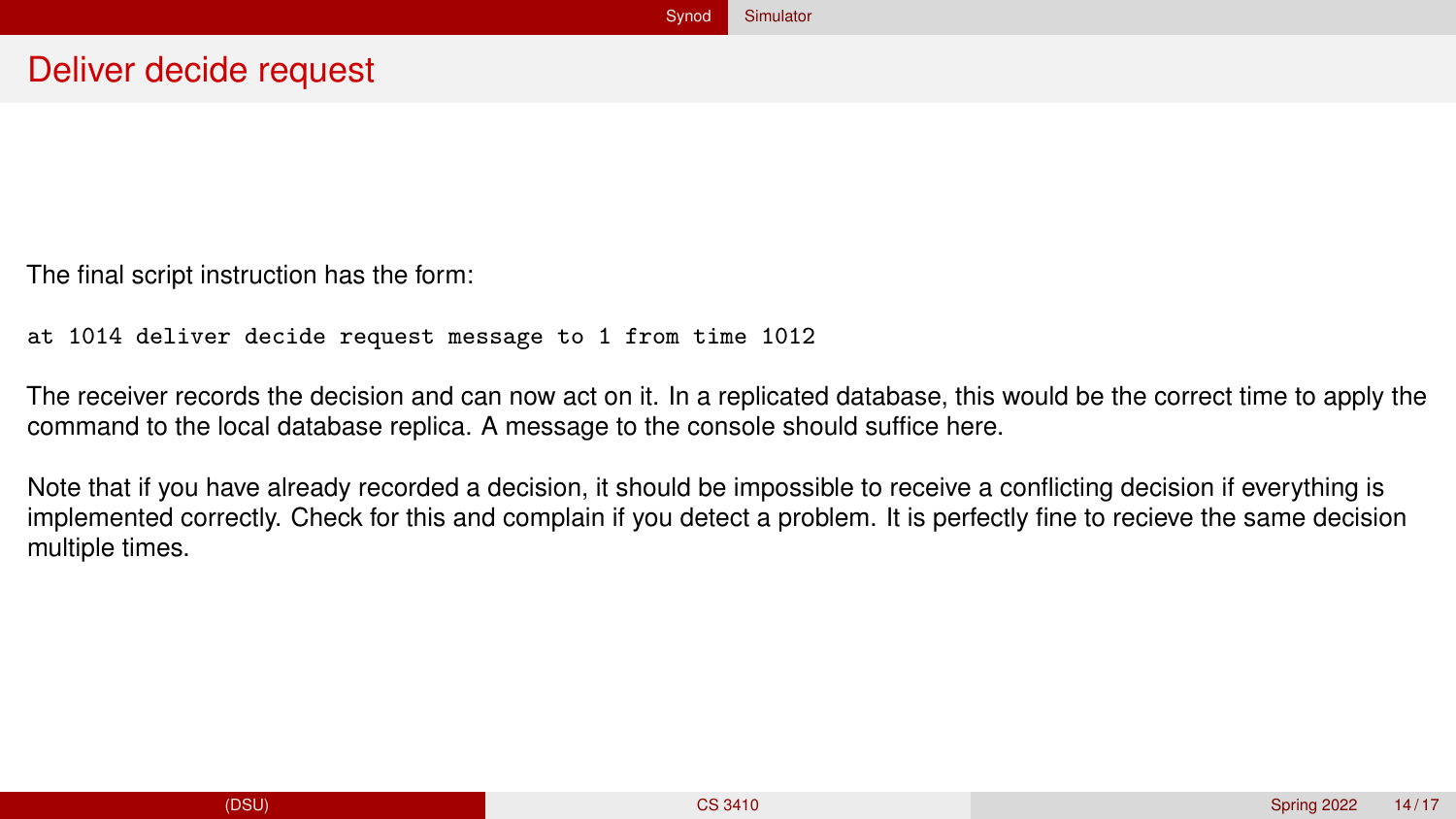### Example script with single proposer and no failures

initialize 3 nodes

```
// node 3 starts a proposal
at 1001 send prepare request from 3
```
// deliver all three prepare requests, each triggering a response at 1002 deliver prepare request message to 2 from time 1001 at 1003 deliver prepare request message to 3 from time 1001 at 1004 deliver prepare request message to 1 from time 1001

// deliver the first prepare response at 1005 deliver prepare response message to 3 from time 1002

// two responses is a majority so the second will trigger accept requests at 1006 deliver prepare response message to 3 from time 1003

// deliver the third response, which will not affect the outcome at 1007 deliver prepare response message to 3 from time 1004

// deliver all three accept requests, each triggering a reponse at 1008 deliver accept request message to 3 from time 1006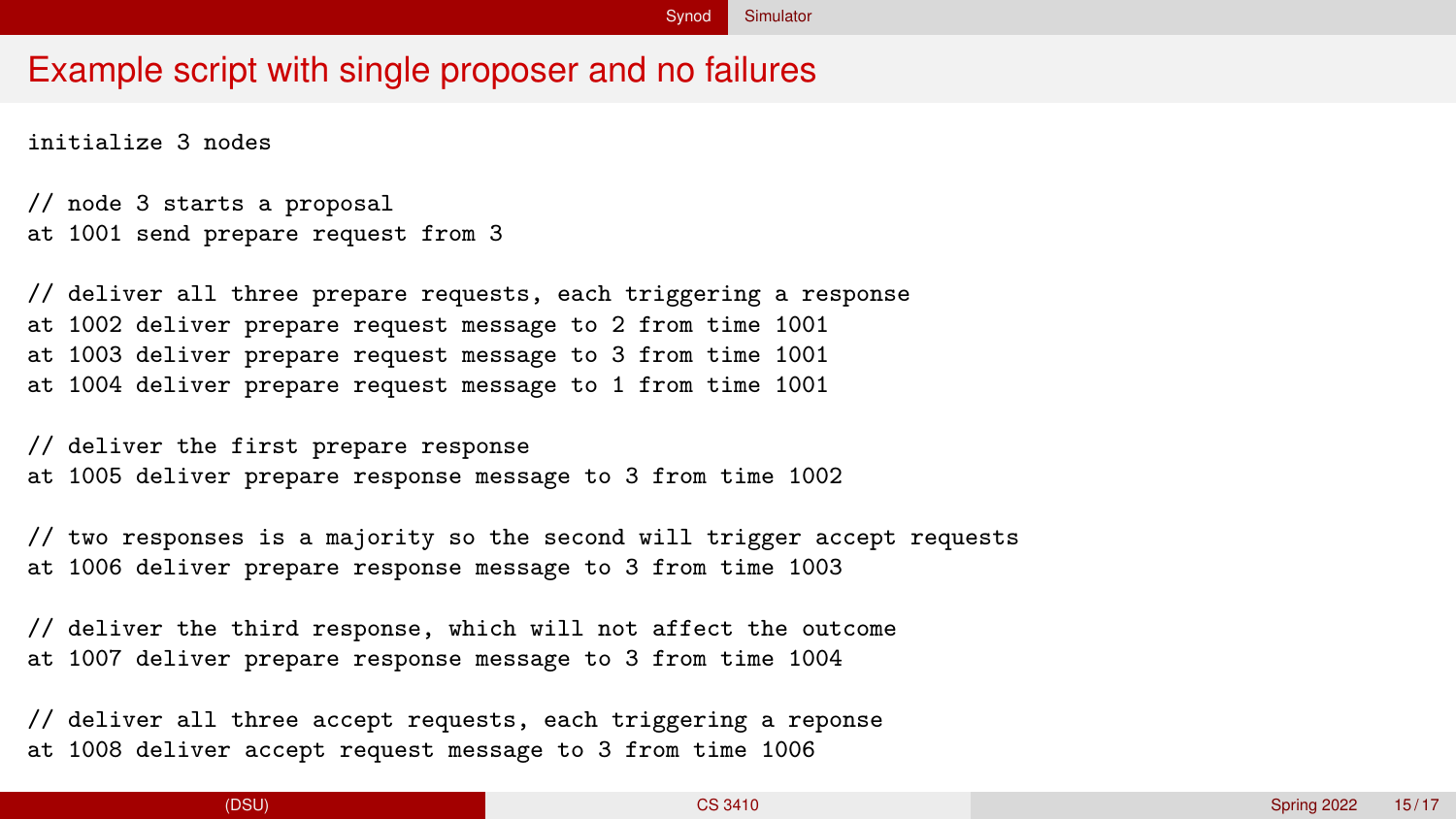#### Example continue

// at the moment the second acceptor votes in favor, consensus has been achieved at 1009 deliver accept request message to 1 from time 1006 at 1010 deliver accept request message to 2 from time 1006

// deliver the first accept response at 1011 deliver accept response message to 3 from time 1008

// at the moment the second acceptor vote is counted, // consensus has been discovered by the proposer // and decide requests will be sent out at 1012 deliver accept response message to 3 from time 1009

// deliver the third response, which will not affect the outcome at 1013 deliver accept response message to 3 from time 1010

// deliver all three decide requests // nodes can act on the decision when they receive these requests at 1014 deliver decide request message to 1 from time 1012 at 1015 deliver decide request message to 2 from time 1012 at 1016 deliver decide request message to 3 from time 1012